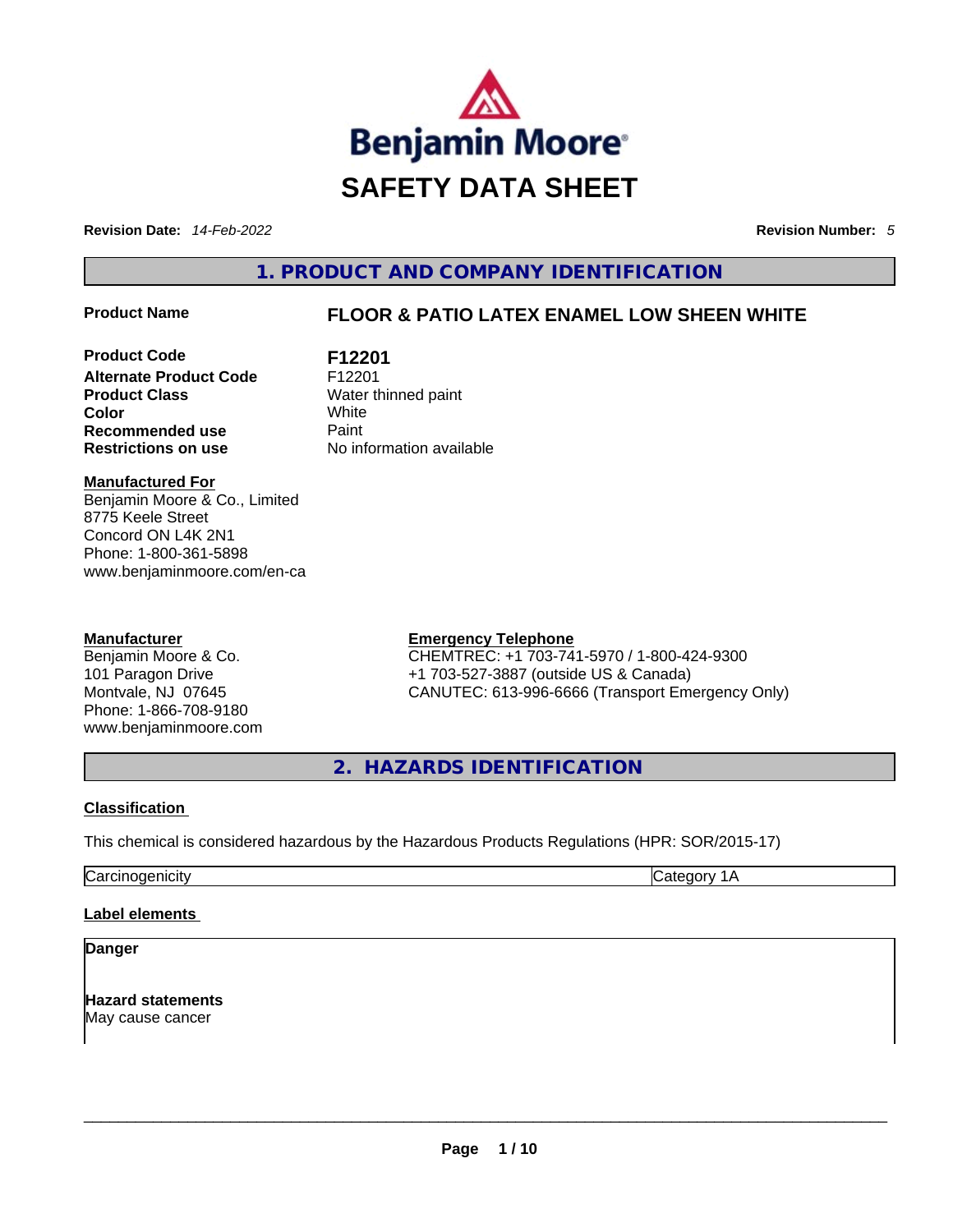

**Appearance** liquid **Odor 11** and **Odor 11** and **Odor 11** and **Odor 11** and **Odor** 11 and **Odor** 11 and **Odor** 11 and **Odor** 11 and **Odor** 11 and **Odor** 11 and **Odor** 11 and **Odor** 11 and **Odor** 11 and **Odor** 11 and **Odor** 

#### **Precautionary Statements - Prevention**

Obtain special instructions before use Do not handle until all safety precautions have been read and understood Use personal protective equipment as required

#### **Precautionary Statements - Response**

IF exposed or concerned: Get medical advice/attention

#### **Precautionary Statements - Storage** Store locked up

# **Precautionary Statements - Disposal**

Dispose of contents/container to an approved waste disposal plant

#### **Other information**

No information available

 **CAUTION:** All floor coatings may become slippery when wet. Where non-skid characteristics are desired, use an appropriate anti-slip aggregate.

 **WARNING:** This product contains isothiazolinone compounds at levels of <0.1%. These substances are biocides commonly found in most paints and a variety of personal care products as a preservative. Certain individuals may be sensitive or allergic to these substances, even at low levels.

### **3. COMPOSITION INFORMATION ON COMPONENTS**

| <b>Chemical name</b>               | CAS No.    | Weight-%       | Hazardous Material<br>registry number<br>(HMIRA registry $#$ ) | Date HMIRA filed and<br>Information Review Act Idate exemption granted<br>(if applicable) |
|------------------------------------|------------|----------------|----------------------------------------------------------------|-------------------------------------------------------------------------------------------|
| Titanium dioxide                   | 13463-67-7 | $10 - 30\%$    |                                                                |                                                                                           |
| Barium sulfate                     | 7727-43-7  | 7 - 13%        |                                                                |                                                                                           |
| Silica, crystalline                | 14808-60-7 | $0.1 - 0.25%$  |                                                                |                                                                                           |
| Sodium C14-C16 olefin<br>sulfonate | 68439-57-6 | $0.1 - 0.25\%$ |                                                                |                                                                                           |

\*The exact percentage (concentration) of composition has been withheld as a trade secret

# **4. FIRST AID MEASURES**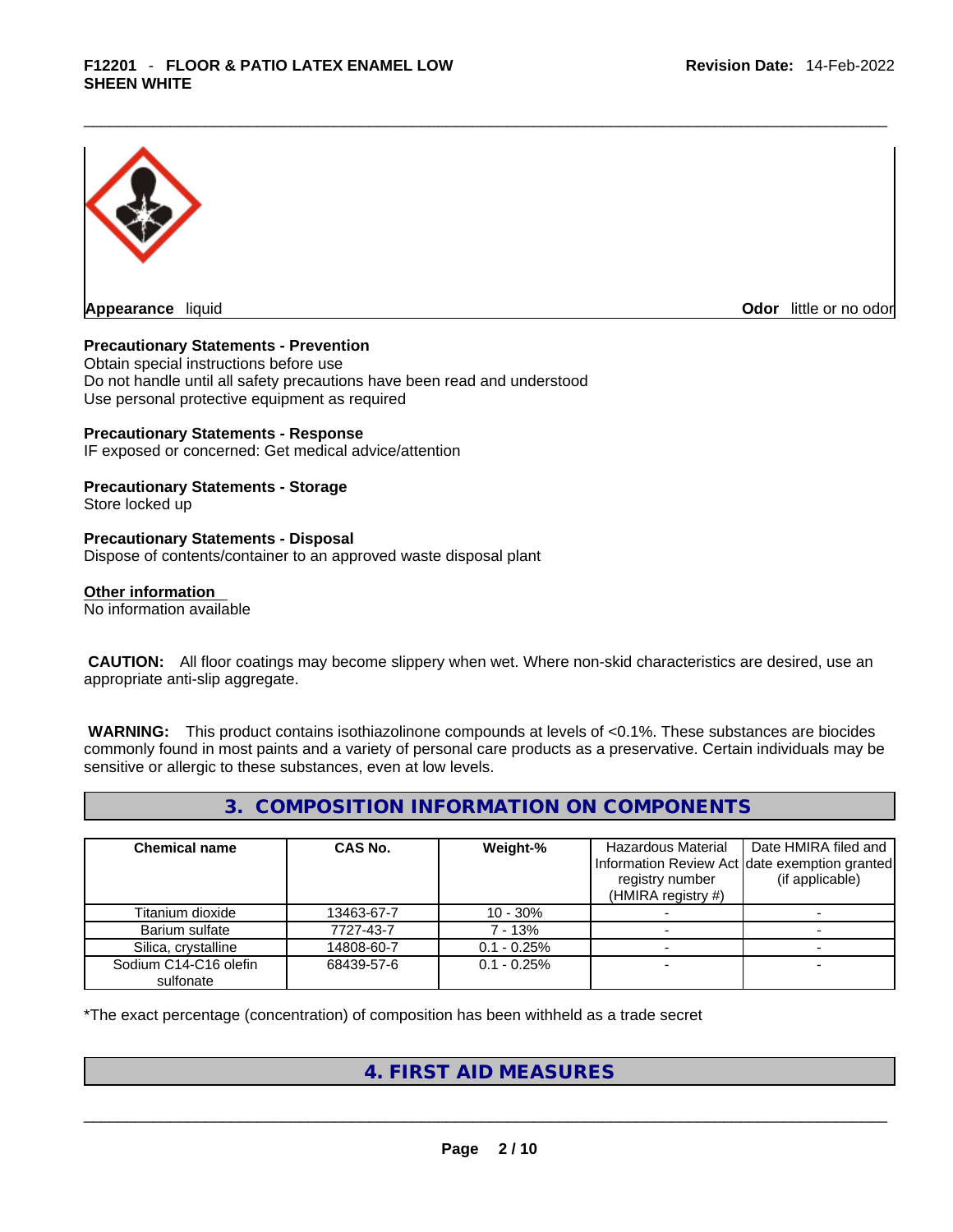| <b>General Advice</b>                  | No hazards which require special first aid measures.                                                     |
|----------------------------------------|----------------------------------------------------------------------------------------------------------|
| <b>Eye Contact</b>                     | Rinse thoroughly with plenty of water for at least 15<br>minutes and consult a physician.                |
| <b>Skin Contact</b>                    | Wash off immediately with soap and plenty of water while<br>removing all contaminated clothes and shoes. |
| <b>Inhalation</b>                      | Move to fresh air. If symptoms persist, call a physician.                                                |
| Ingestion                              | Clean mouth with water and afterwards drink plenty of<br>water. Consult a physician if necessary.        |
| <b>Most Important Symptoms/Effects</b> | None known.                                                                                              |
| <b>Notes To Physician</b>              | Treat symptomatically.                                                                                   |
|                                        | 5. FIRE-FIGHTING MEASURES                                                                                |
| Suitable Extinguishing Media           | Use extinguishing measures that are appropriate to local                                                 |

| <b>Panapic Extinguishing mcala</b>                                                                 | ooo oxungaloring mododroo that are appropriate to loodi<br>circumstances and the surrounding environment.                                    |  |  |
|----------------------------------------------------------------------------------------------------|----------------------------------------------------------------------------------------------------------------------------------------------|--|--|
| Protective equipment and precautions for firefighters                                              | As in any fire, wear self-contained breathing apparatus<br>pressure-demand, MSHA/NIOSH (approved or equivalent)<br>and full protective gear. |  |  |
| <b>Specific Hazards Arising From The Chemical</b>                                                  | Closed containers may rupture if exposed to fire or<br>extreme heat.                                                                         |  |  |
| Sensitivity to mechanical impact                                                                   | No.                                                                                                                                          |  |  |
| Sensitivity to static discharge                                                                    | No.                                                                                                                                          |  |  |
| <b>Flash Point Data</b><br>Flash point (°F)<br>Flash Point (°C)<br><b>Method</b>                   | Not applicable<br>Not applicable<br>Not applicable                                                                                           |  |  |
| <b>Flammability Limits In Air</b><br>Lower flammability limit:<br><b>Upper flammability limit:</b> | Not applicable<br>Not applicable                                                                                                             |  |  |
| Flammability: 0<br>Health: 1<br><b>NFPA</b>                                                        | Instability: 0<br><b>Special: Not Applicable</b>                                                                                             |  |  |
| <b>NFPA Legend</b><br>0 - Not Hazardous<br>1 - Slightly<br>2 - Moderate<br>3 - High<br>4 - Severe  |                                                                                                                                              |  |  |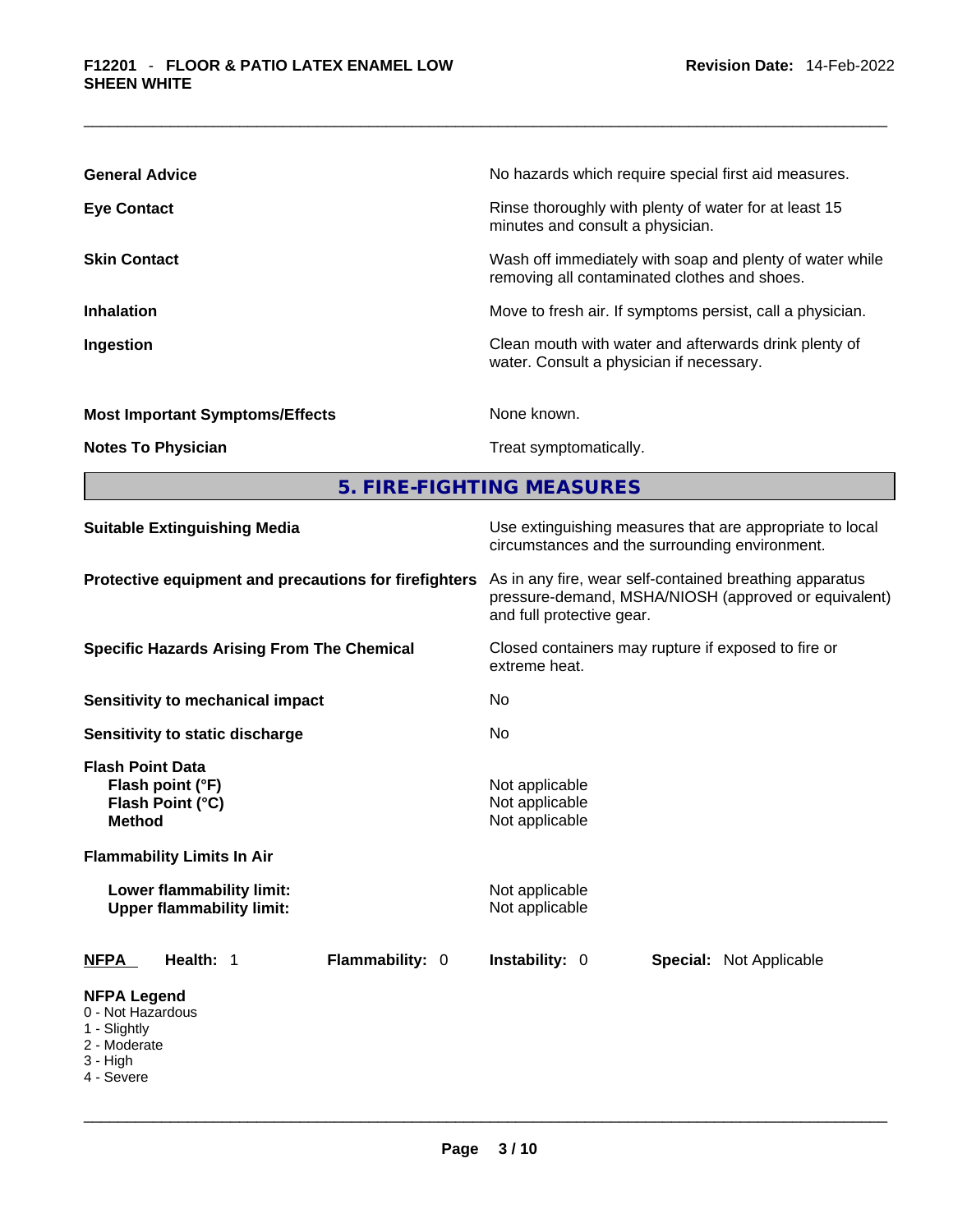*The ratings assigned are only suggested ratings, the contractor/employer has ultimate responsibilities for NFPA ratings where this system is used.* 

*Additional information regarding the NFPA rating system is available from the National Fire Protection Agency (NFPA) at www.nfpa.org.* 

#### **6. ACCIDENTAL RELEASE MEASURES**

**Personal Precautions Precautions Avoid contact with skin, eyes and clothing. Ensure** adequate ventilation.

**Other Information Department Information Department Intervent further leakage or spillage if safe to do so.** 

**Environmental precautions** See Section 12 for additional Ecological Information.

vapors, spray mists or sanding dust. In case of insufficient

**Methods for Cleaning Up Example 20 Soak** up with inert absorbent material. Sweep up and shovel into suitable containers for disposal.

ventilation, wear suitable respiratory equipment.

#### **7. HANDLING AND STORAGE**

**Handling <b>Avoid** contact with skin, eyes and clothing. Avoid breathing and state of the sking and clothing. Avoid breathing

**Storage Keep container tightly closed. Keep out of the reach of Keep** container tightly closed. Keep out of the reach of

**Incompatible Materials No information available No** information available

**8. EXPOSURE CONTROLS/PERSONAL PROTECTION** 

children.

**Exposure Limits** 

| <b>Chemical name</b> | <b>ACGIH TLV</b>               | <b>Alberta</b>                  | <b>British Columbia</b>         | <b>Ontario</b>              | Quebec                          |
|----------------------|--------------------------------|---------------------------------|---------------------------------|-----------------------------|---------------------------------|
| Titanium dioxide     | TWA: $10 \text{ mg/m}^3$       | 10 mg/m $3$ - TWA               | 10 mg/m $3$ - TWA               | 10 mg/m $3$ - TWA           | 10 mg/m $3$ - TWAEV             |
|                      |                                |                                 | $3$ mg/m <sup>3</sup> - TWA     |                             |                                 |
| Barium sulfate       | TWA: $5 \text{ mg/m}^3$        | 10 mg/m $3$ - TWA               | $5 \text{ mg/m}^3$ - TWA        | $5 \text{ mg/m}^3$ - TWA    | 10 mg/m $3$ - TWAEV             |
|                      | inhalable particulate          |                                 |                                 |                             | $5 \text{ mg/m}^3$ - TWAEV      |
|                      | matter, particulate            |                                 |                                 |                             |                                 |
|                      | matter containing no           |                                 |                                 |                             |                                 |
|                      | asbestos and <1%               |                                 |                                 |                             |                                 |
|                      | crystalline silica             |                                 |                                 |                             |                                 |
| Silica, crystalline  | TWA: $0.025$ mg/m <sup>3</sup> | $0.025$ mg/m <sup>3</sup> - TWA | $0.025$ mg/m <sup>3</sup> - TWA | $0.10 \text{ mg/m}^3$ - TWA | $0.1$ mg/m <sup>3</sup> - TWAEV |
|                      | respirable particulate         |                                 |                                 |                             |                                 |
|                      | matter                         |                                 |                                 |                             |                                 |

#### **Legend**

ACGIH - American Conference of Governmental Industrial Hygienists Alberta - Alberta Occupational Exposure Limits British Columbia - British Columbia Occupational Exposure Limits Ontario - Ontario Occupational Exposure Limits Quebec - Quebec Occupational Exposure Limits N/E - Not established

**Engineering Measures Ensure adequate ventilation, especially in confined areas.**  $\blacksquare$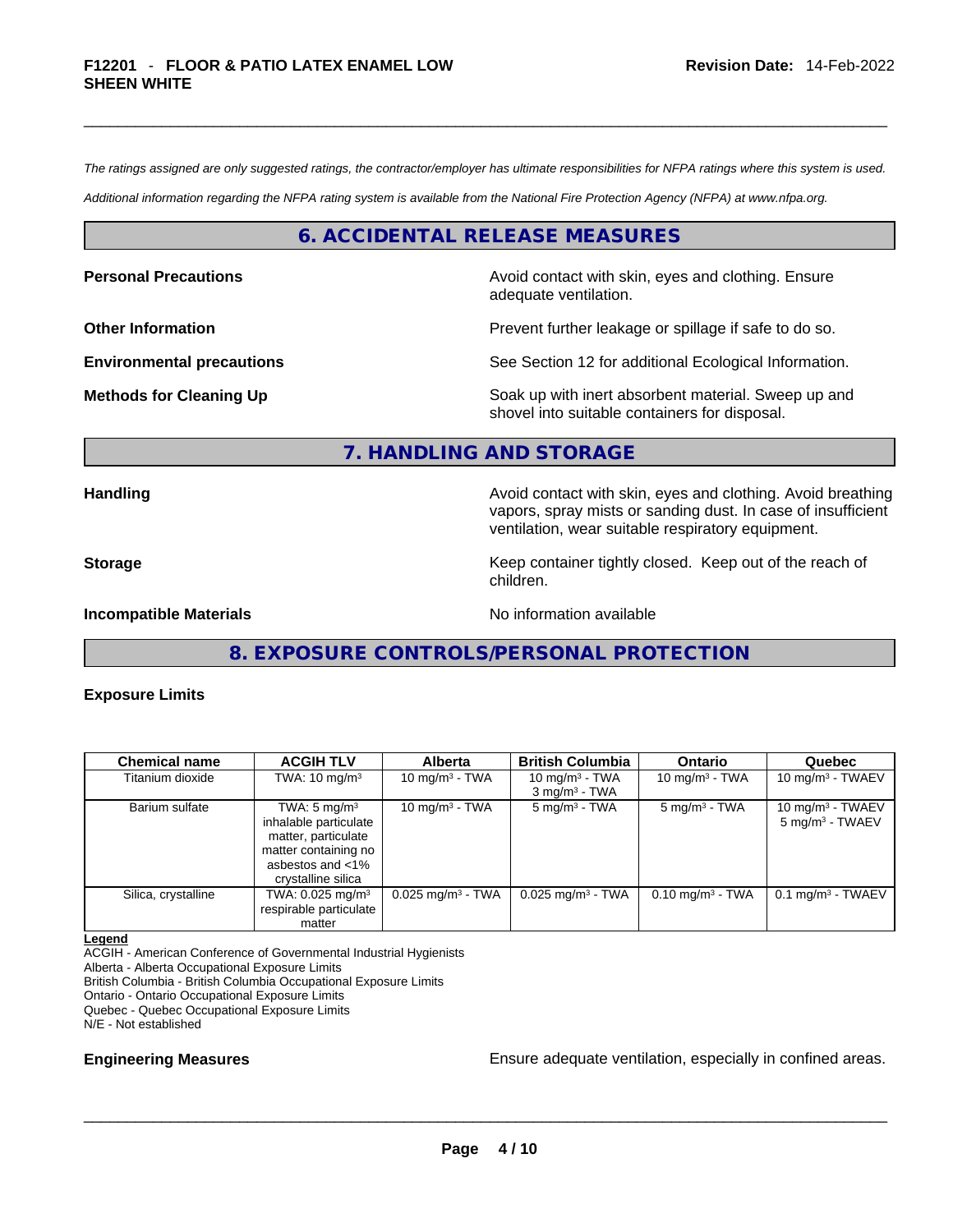# **Personal Protective Equipment**

**Eye/Face Protection Safety glasses with side-shields. Skin Protection Protection Protective gloves and impervious clothing. Respiratory Protection In case of insufficient ventilation wear suitable respiratory** equipment.

**Hygiene Measures Avoid contact with skin, eyes and clothing. Remove and Avoid contact with skin, eyes and clothing. Remove and** wash contaminated clothing before re-use. Wash thoroughly after handling.

### **9. PHYSICAL AND CHEMICAL PROPERTIES**

**Appearance** liquid **Odor Odor Odor Odor Odor Odor** *little or no odor little or no odor* **Odor Threshold** No information available **Density (lbs/gal)** 11.3 - 11.7 **Specific Gravity** 1.35 - 1.40 **pH pH 1 Viscosity (cps) No information available No information available Solubility(ies)** No information available **Water solubility Water solubility No information available Evaporation Rate No information available No information available Vapor pressure No information available No information available Vapor density Vapor** density **Wt. % Solids** 50 - 60 **Vol. % Solids Wt. % Volatiles** 40 - 50 **Vol. % Volatiles** 60 - 70 **VOC Regulatory Limit (g/L)** < 50 **Boiling Point (°F)** 212 **Boiling Point (°C)** 100 **Freezing point (°F)** 32 **Freezing Point (°C)** 0 **Flash point (°F)**<br> **Flash Point (°C)**<br> **Flash Point (°C)**<br> **Compare Server All Alta Annual Mothematic Not applicable Flash Point (°C) Method**<br> **Plammability (solid, gas)**<br> **Plammability (solid, gas)**<br> **Not** applicable **Flammability** (solid, gas) **Upper flammability limit:** Not applicable **Lower flammability limit:** Not applicable **Autoignition Temperature (°F)**<br> **Autoignition Temperature (°C)** No information available **Autoignition Temperature (°C) Decomposition Temperature (°F)** No information available **Decomposition Temperature (°C)** No information available **Partition coefficient** No information available

# **10. STABILITY AND REACTIVITY**

**Reactivity Not Applicable Not Applicable** 

**Chemical Stability Stable under normal conditions. Chemical Stability Stable under normal conditions. Chemical Stability Chemical Stability Chemical Stability Chemical Stability Chemical Stability Chemic**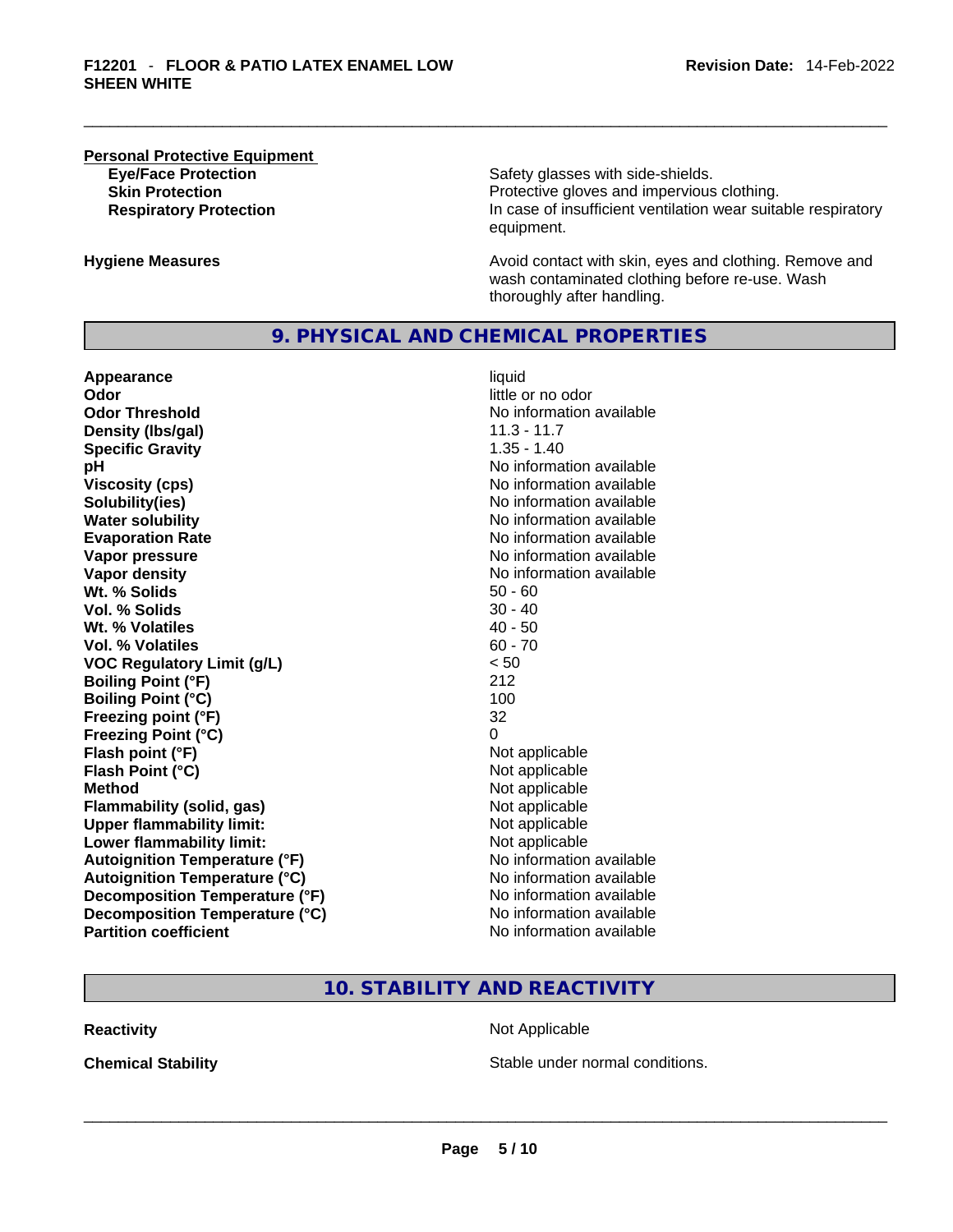| <b>Conditions to avoid</b> |  |
|----------------------------|--|
|----------------------------|--|

**Hazardous Decomposition Products** None under normal use.

**Prevent from freezing.** 

**Incompatible Materials No materials** No materials to be especially mentioned.

**Possibility of hazardous reactions** None under normal conditions of use.

# **11. TOXICOLOGICAL INFORMATION**

#### **Product Information Information on likely routes of exposure**

**Principal Routes of Exposure Exposure** Eye contact, skin contact and inhalation.

**Acute Toxicity** 

**Product Information** 

**Symptoms related to the physical, chemical and toxicological characteristics** 

**Symptoms Symptoms No information available** 

#### **Delayed and immediate effects as well as chronic effects from short and long-term exposure**

| Eye contact                     | May cause slight irritation                                                                                     |
|---------------------------------|-----------------------------------------------------------------------------------------------------------------|
| <b>Skin contact</b>             | Substance may cause slight skin irritation. Prolonged or<br>repeated contact may dry skin and cause irritation. |
| <b>Inhalation</b>               | May cause irritation of respiratory tract.                                                                      |
| Ingestion                       | Ingestion may cause gastrointestinal irritation, nausea,<br>vomiting and diarrhea.                              |
| <b>Sensitization</b>            | No information available.                                                                                       |
| <b>Neurological Effects</b>     | No information available.                                                                                       |
| <b>Mutagenic Effects</b>        | No information available.                                                                                       |
| <b>Reproductive Effects</b>     | No information available.                                                                                       |
| <b>Developmental Effects</b>    | No information available.                                                                                       |
| <b>Target organ effects</b>     | No information available.                                                                                       |
| <b>STOT - single exposure</b>   | No information available.                                                                                       |
| <b>STOT - repeated exposure</b> | Causes damage to organs through prolonged or repeated<br>exposure if inhaled.                                   |
| Other adverse effects           | No information available.                                                                                       |
| <b>Aspiration Hazard</b>        | No information available.                                                                                       |
|                                 |                                                                                                                 |

**Numerical measures of toxicity**

**The following values are calculated based on chapter 3.1 of the GHS document**

| ATEmix (oral)                 | 46823 mg/kg  |
|-------------------------------|--------------|
| <b>ATEmix (dermal)</b>        | 186429 mg/kg |
| ATEmix (inhalation-dust/mist) | 13.1 mg/L    |

**Component Information**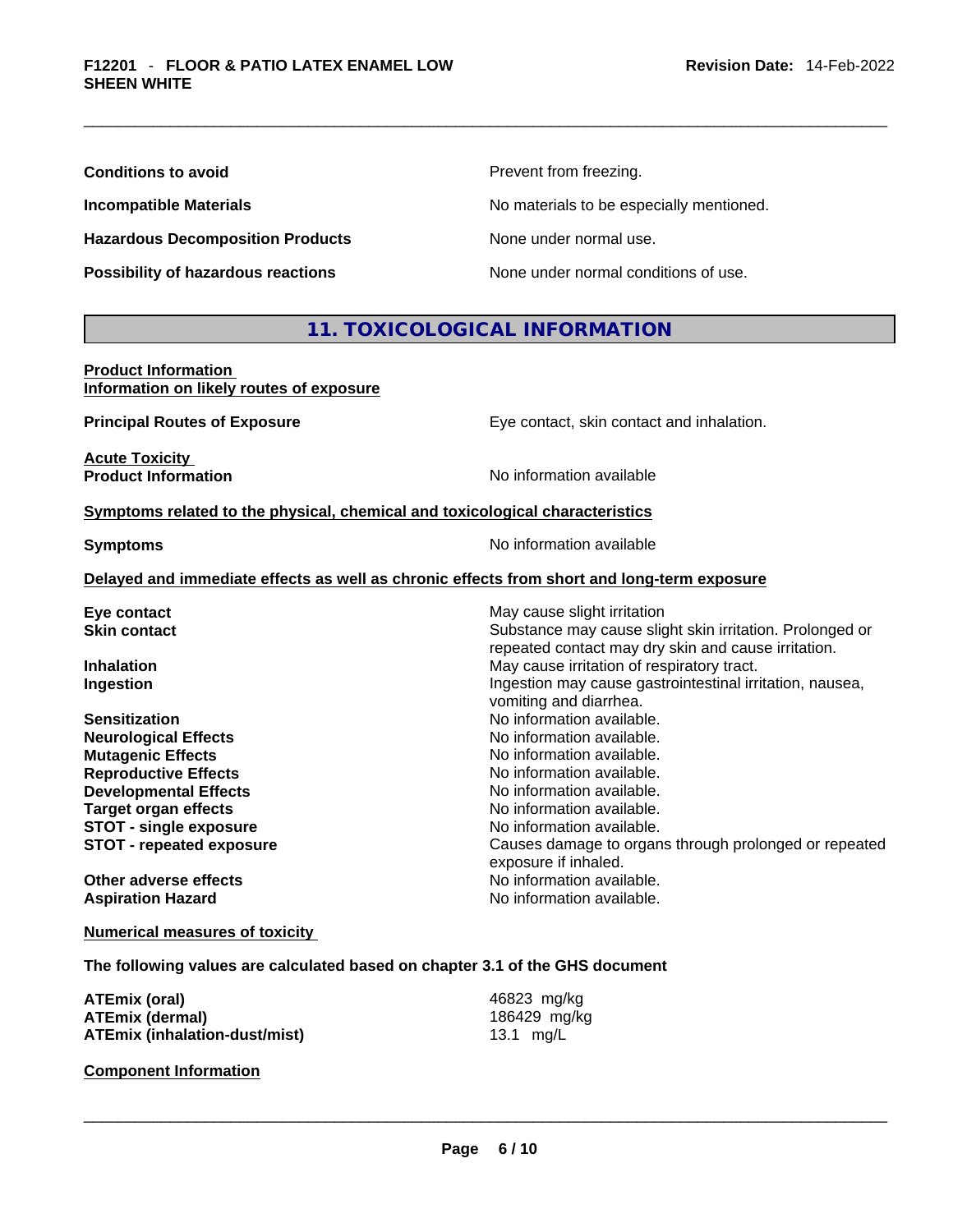| Chemical name                                 | Oral LD50              | Dermal LD50          | Inhalation LC50     |
|-----------------------------------------------|------------------------|----------------------|---------------------|
| Titanium dioxide<br>13463-67-7                | $> 10000$ mg/kg (Rat)  |                      |                     |
| Barium sulfate<br>7727-43-7                   | $= 307000$ mg/kg (Rat) |                      |                     |
| Sodium C14-C16 olefin sulfonate<br>68439-57-6 | $= 2220$ mg/kg (Rat)   | > 740 mg/kg (Rabbit) | > 52 mg/L (Rat) 4 h |

#### **Chronic Toxicity**

#### **Carcinogenicity**

*The information below indicates whether each agency has listed any ingredient as a carcinogen:.* 

| <b>Chemical name</b> | <b>IARC</b>                    | <b>NTP</b>             |  |
|----------------------|--------------------------------|------------------------|--|
|                      | 2B - Possible Human Carcinogen |                        |  |
| 'Titanium dioxide    |                                |                        |  |
|                      | 1 - Human Carcinogen           | Known Human Carcinogen |  |
| Silica, crystalline  |                                |                        |  |

• Crystalline Silica has been determined to be carcinogenic to humans by IARC (1) when in respirable form. Risk of cancer depends on duration and level of inhalation exposure to spray mist or dust from sanding the dried paint.

• Although IARC has classified titanium dioxide as possibly carcinogenic to humans (2B), their summary concludes: "No significant exposure to titanium dioxide is thought to occur during the use of products in which titanium dioxide is bound to other materials, such as paint."

#### **Legend**

IARC - International Agency for Research on Cancer NTP - National Toxicity Program OSHA - Occupational Safety & Health Administration

**12. ECOLOGICAL INFORMATION** 

### **Ecotoxicity Effects**

The environmental impact of this product has not been fully investigated.

#### **Product Information**

#### **Acute Toxicity to Fish**

No information available

#### **Acute Toxicity to Aquatic Invertebrates**

No information available

#### **Acute Toxicity to Aquatic Plants**

No information available

# **Persistence / Degradability**

No information available. \_\_\_\_\_\_\_\_\_\_\_\_\_\_\_\_\_\_\_\_\_\_\_\_\_\_\_\_\_\_\_\_\_\_\_\_\_\_\_\_\_\_\_\_\_\_\_\_\_\_\_\_\_\_\_\_\_\_\_\_\_\_\_\_\_\_\_\_\_\_\_\_\_\_\_\_\_\_\_\_\_\_\_\_\_\_\_\_\_\_\_\_\_

## **Bioaccumulation**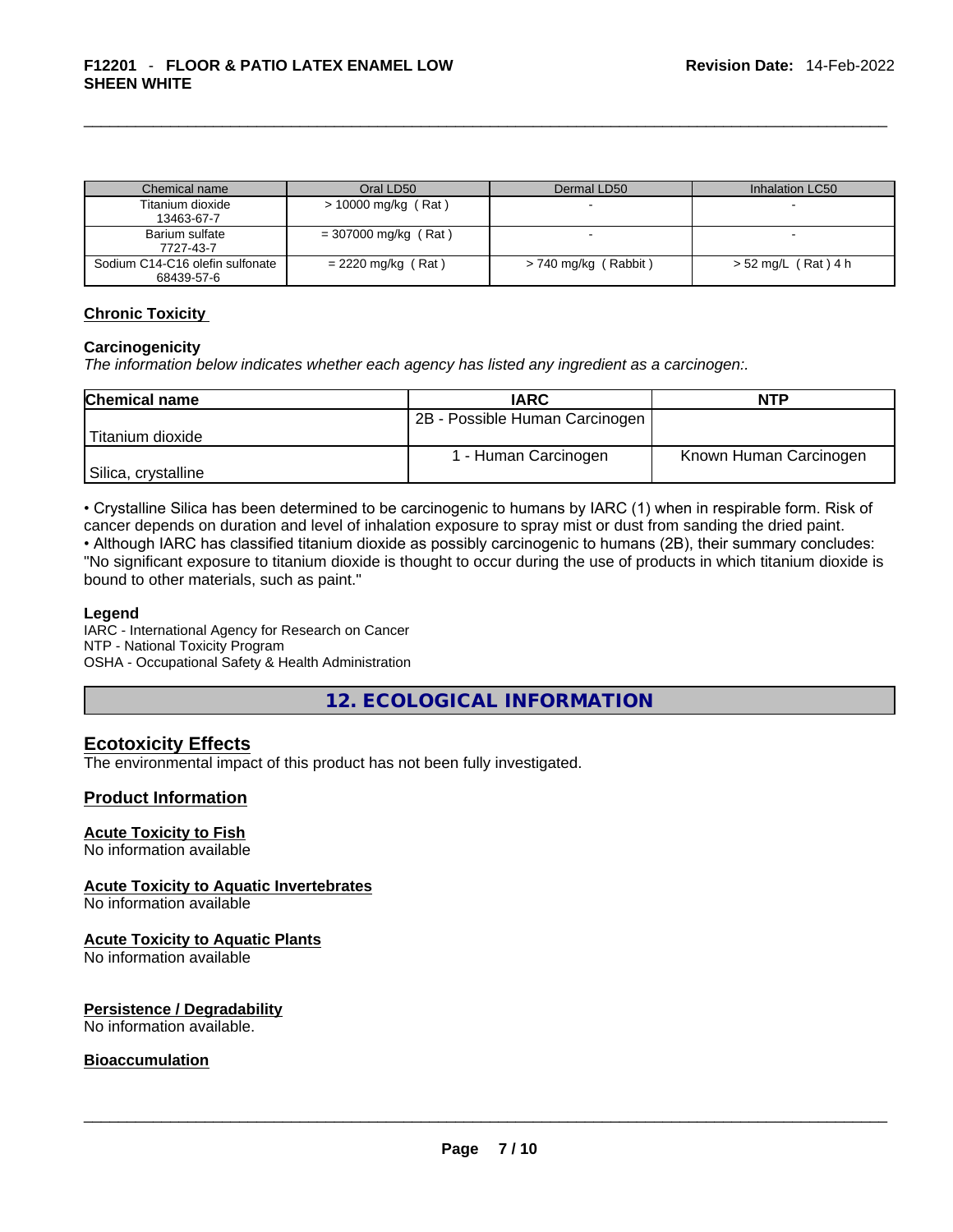There is no data for this product.

#### **Mobility in Environmental Media** No information available.

#### **Ozone**

No information available

#### **Component Information**

#### **Acute Toxicity to Fish**

Titanium dioxide  $LC50:$  > 1000 mg/L (Fathead Minnow - 96 hr.)

#### **Acute Toxicity to Aquatic Invertebrates**

No information available

#### **Acute Toxicity to Aquatic Plants**

No information available

**13. DISPOSAL CONSIDERATIONS** 

Waste Disposal Method **Waste Disposal Method Dispose of in accordance with federal, state, provincial,** and local regulations. Local requirements may vary, consult your sanitation department or state-designated environmental protection agency for more disposal options.

**14. TRANSPORT INFORMATION** 

**TDG** Not regulated

**ICAO / IATA** Not regulated

**IMDG / IMO** Not regulated

# **15. REGULATORY INFORMATION**

# **International Inventories**

| <b>TSCA: United States</b> | Yes - All components are listed or exempt. |
|----------------------------|--------------------------------------------|
| <b>DSL: Canada</b>         | Yes - All components are listed or exempt. |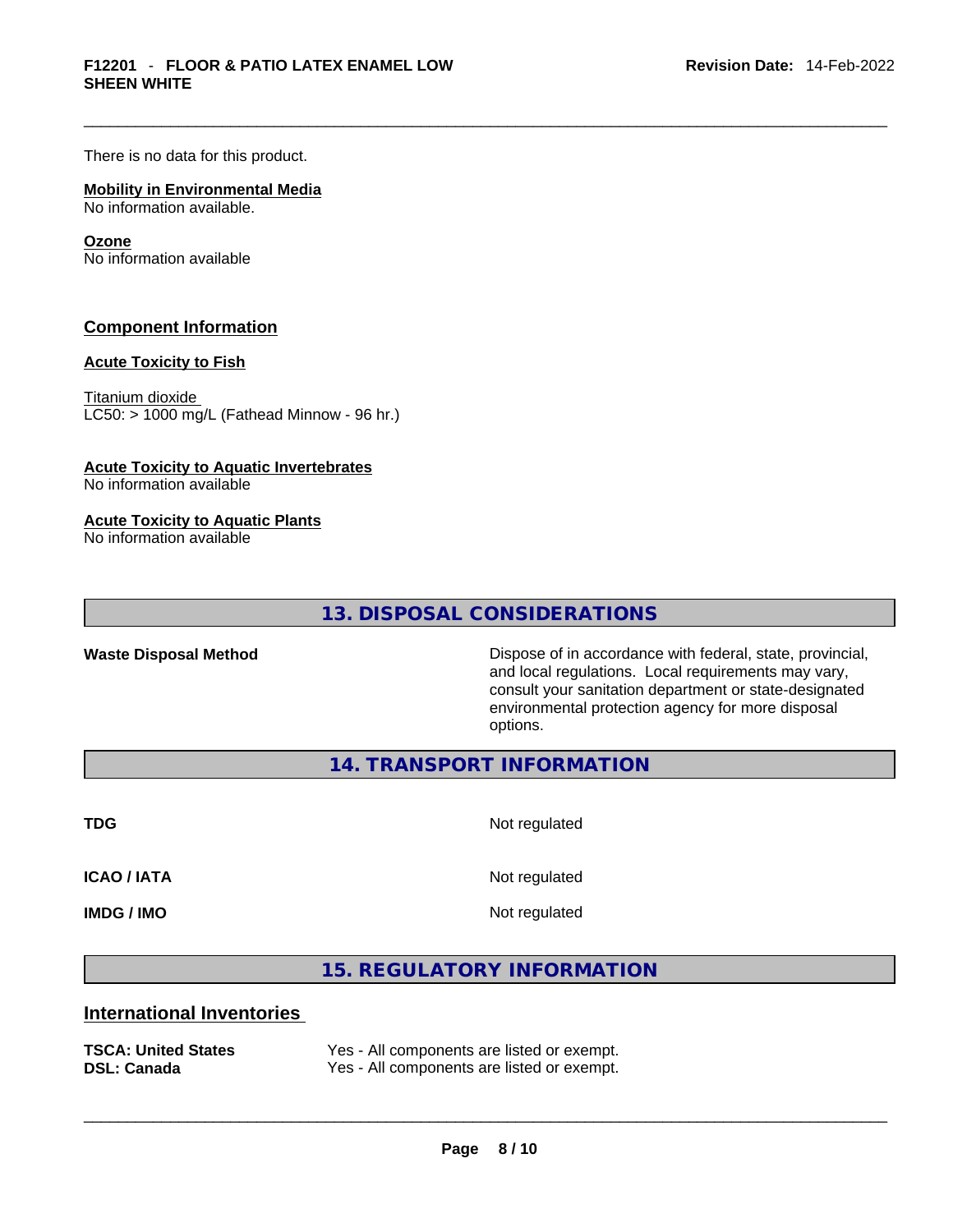## **National Pollutant Release Inventory (NPRI)**

#### **NPRI Parts 1- 4**

This product contains the following Parts 1-4 NPRI chemicals:

*None*

#### **NPRI Part 5**

This product contains the following NPRI Part 5 Chemicals:

*None*

#### **WHMIS Regulatory Status**

This product has been classified in accordance with the hazard criteria of the Hazardous Products Regulations (HPR) and the SDS contains all the information required by the HPR.

| <b>16. OTHER INFORMATION</b>                                                                                                                          |                                                    |                                                                            |                      |                                                                                                                                                 |
|-------------------------------------------------------------------------------------------------------------------------------------------------------|----------------------------------------------------|----------------------------------------------------------------------------|----------------------|-------------------------------------------------------------------------------------------------------------------------------------------------|
| HMIS -                                                                                                                                                | Health: $1^*$                                      | <b>Flammability: 0</b>                                                     | <b>Reactivity: 0</b> | $PPE: -$                                                                                                                                        |
| <b>HMIS Legend</b><br>0 - Minimal Hazard<br>1 - Slight Hazard<br>2 - Moderate Hazard<br>3 - Serious Hazard<br>4 - Severe Hazard<br>* - Chronic Hazard | present under the actual normal conditions of use. | X - Consult your supervisor or S.O.P. for "Special" handling instructions. |                      | Note: The PPE rating has intentionally been left blank. Choose appropriate PPE that will protect employees from the hazards the material will   |
|                                                                                                                                                       |                                                    |                                                                            |                      | Caution: HMIS® ratings are based on a 0-4 rating scale, with 0 representing minimal hazards or risks, and 4 representing significant hazards or |

*Caution: HMISÒ ratings are based on a 0-4 rating scale, with 0 representing minimal hazards or risks, and 4 representing significant hazards or risks. Although HMISÒ ratings are not required on MSDSs under 29 CFR 1910.1200, the preparer, has chosen to provide them. HMISÒ ratings are to be used only in conjunction with a fully implemented HMISÒ program by workers who have received appropriate HMISÒ training. HMISÒ is a registered trade and service mark of the NPCA. HMISÒ materials may be purchased exclusively from J. J. Keller (800) 327-6868.* 

 **WARNING!** If you scrape, sand, or remove old paint, you may release lead dust. LEAD IS TOXIC. EXPOSURE TO LEAD DUST CAN CAUSE SERIOUS ILLNESS, SUCH AS BRAIN DAMAGE, ESPECIALLY IN CHILDREN. PREGNANT WOMEN SHOULD ALSO AVOID EXPOSURE.Wear a NIOSH approved respirator to control lead exposure. Clean up carefully with a HEPA vacuum and a wet mop. Before you start, find out how to protect yourself and your family by logging onto Health Canada at

http://www.hc-sc.gc.ca/ewh-semt/contaminants/lead-plomb/asked\_questions-questions\_posees-eng.php.

**Prepared By Product Stewardship Department** Benjamin Moore & Co. 101 Paragon Drive Montvale, NJ 07645